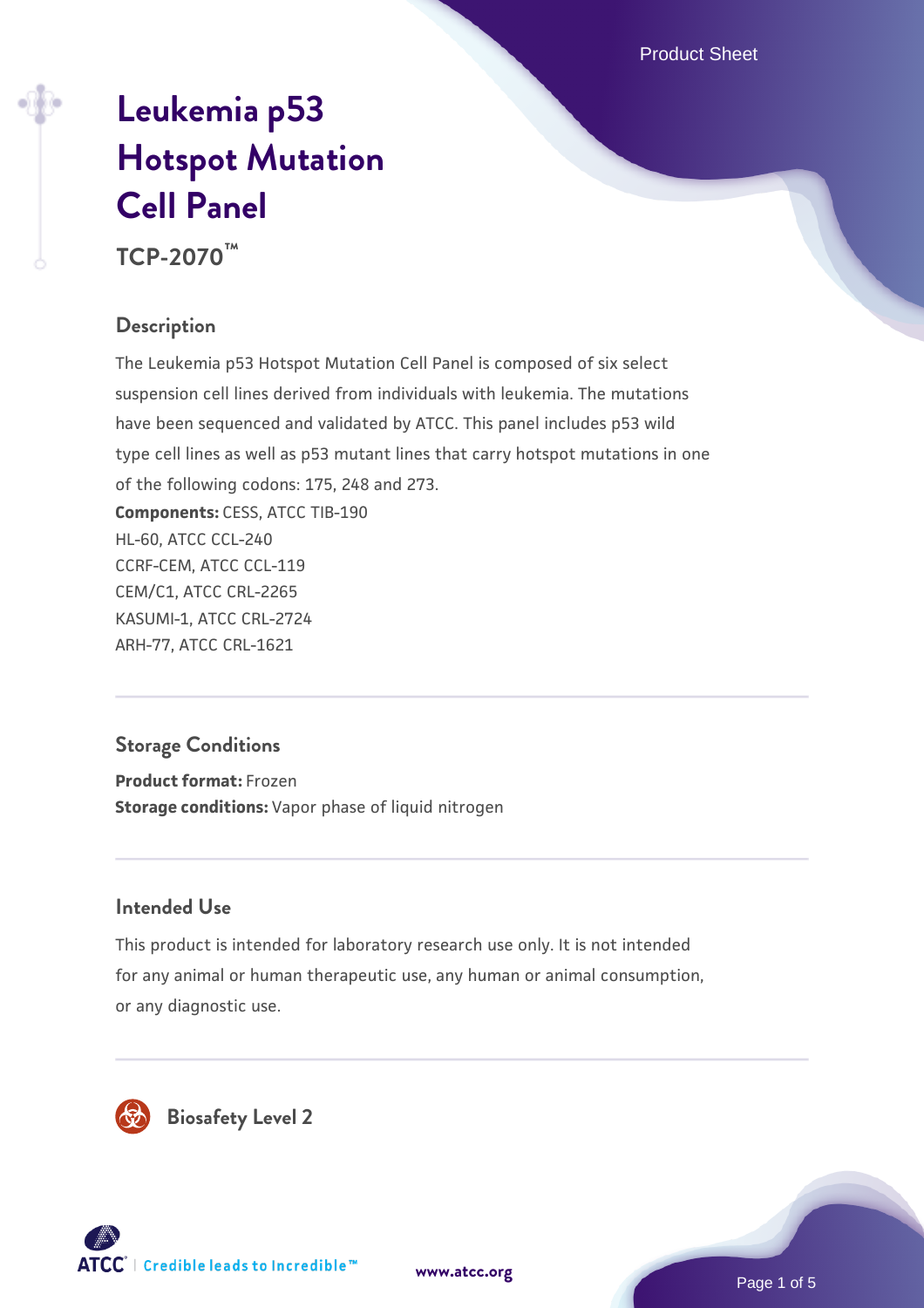#### **[Leukemia p53 Hotspot Mutation Cell Panel](https://www.atcc.org/products/tcp-2070) Product Sheet Product Sheet TCP-2070**

ATCC determines the biosafety level of a material based on our risk assessment as guided by the current edition of *Biosafety in Microbiological and Biomedical Laboratories (BMBL)*, U.S. Department of Health and Human Services. It is your responsibility to understand the hazards associated with the material per your organization's policies and procedures as well as any other applicable regulations as enforced by your local or national agencies.

ATCC highly recommends that appropriate personal protective equipment is always used when handling vials. For cultures that require storage in liquid nitrogen, it is important to note that some vials may leak when submersed in liquid nitrogen and will slowly fill with liquid nitrogen. Upon thawing, the conversion of the liquid nitrogen back to its gas phase may result in the vial exploding or blowing off its cap with dangerous force creating flying debris. Unless necessary, ATCC recommends that these cultures be stored in the vapor phase of liquid nitrogen rather than submersed in liquid nitrogen.

# **Certificate of Analysis**

For batch-specific test results, refer to the applicable certificate of analysis that can be found at www.atcc.org.

### **Material Citation**

If use of this material results in a scientific publication, please cite the material in the following manner: Leukemia p53 Hotspot Mutation Cell Panel (ATCC TCP-2070)

#### **References**



**[www.atcc.org](http://www.atcc.org)**

Page 2 of 5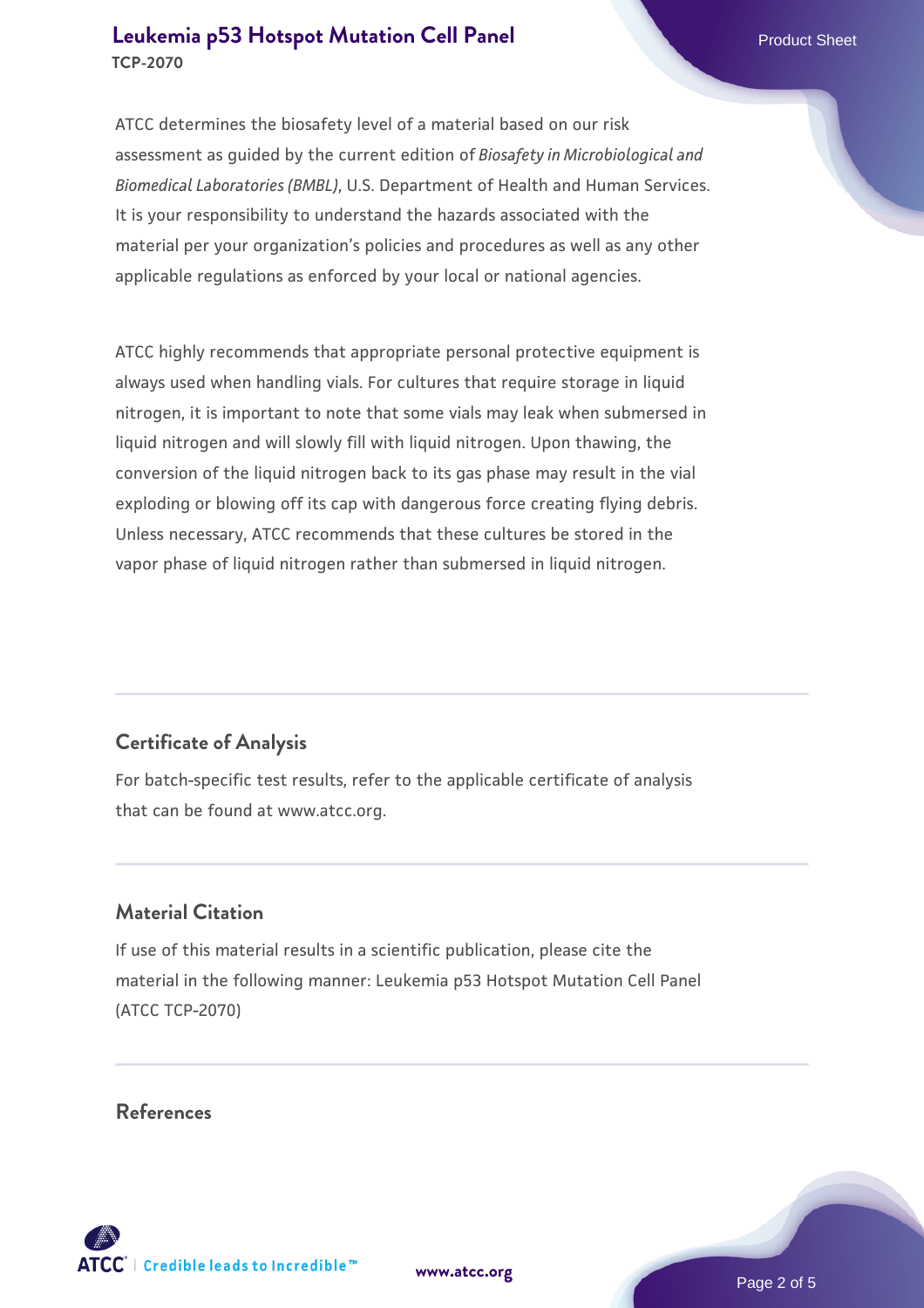#### **[Leukemia p53 Hotspot Mutation Cell Panel](https://www.atcc.org/products/tcp-2070) Product Sheet Product Sheet TCP-2070**

References and other information relating to this material are available at www.atcc.org.

#### **Warranty**

The product is provided 'AS IS' and the viability of ATCC® products is warranted for 30 days from the date of shipment, provided that the customer has stored and handled the product according to the information included on the product information sheet, website, and Certificate of Analysis. For living cultures, ATCC lists the media formulation and reagents that have been found to be effective for the product. While other unspecified media and reagents may also produce satisfactory results, a change in the ATCC and/or depositor-recommended protocols may affect the recovery, growth, and/or function of the product. If an alternative medium formulation or reagent is used, the ATCC warranty for viability is no longer valid. Except as expressly set forth herein, no other warranties of any kind are provided, express or implied, including, but not limited to, any implied warranties of merchantability, fitness for a particular purpose, manufacture according to cGMP standards, typicality, safety, accuracy, and/or noninfringement.

#### **Disclaimers**

This product is intended for laboratory research use only. It is not intended for any animal or human therapeutic use, any human or animal consumption, or any diagnostic use. Any proposed commercial use is prohibited without a license from ATCC.

While ATCC uses reasonable efforts to include accurate and up-to-date information on this product sheet, ATCC makes no warranties or representations as to its accuracy. Citations from scientific literature and patents are provided for informational purposes only. ATCC does not warrant



**[www.atcc.org](http://www.atcc.org)**

Page 3 of 5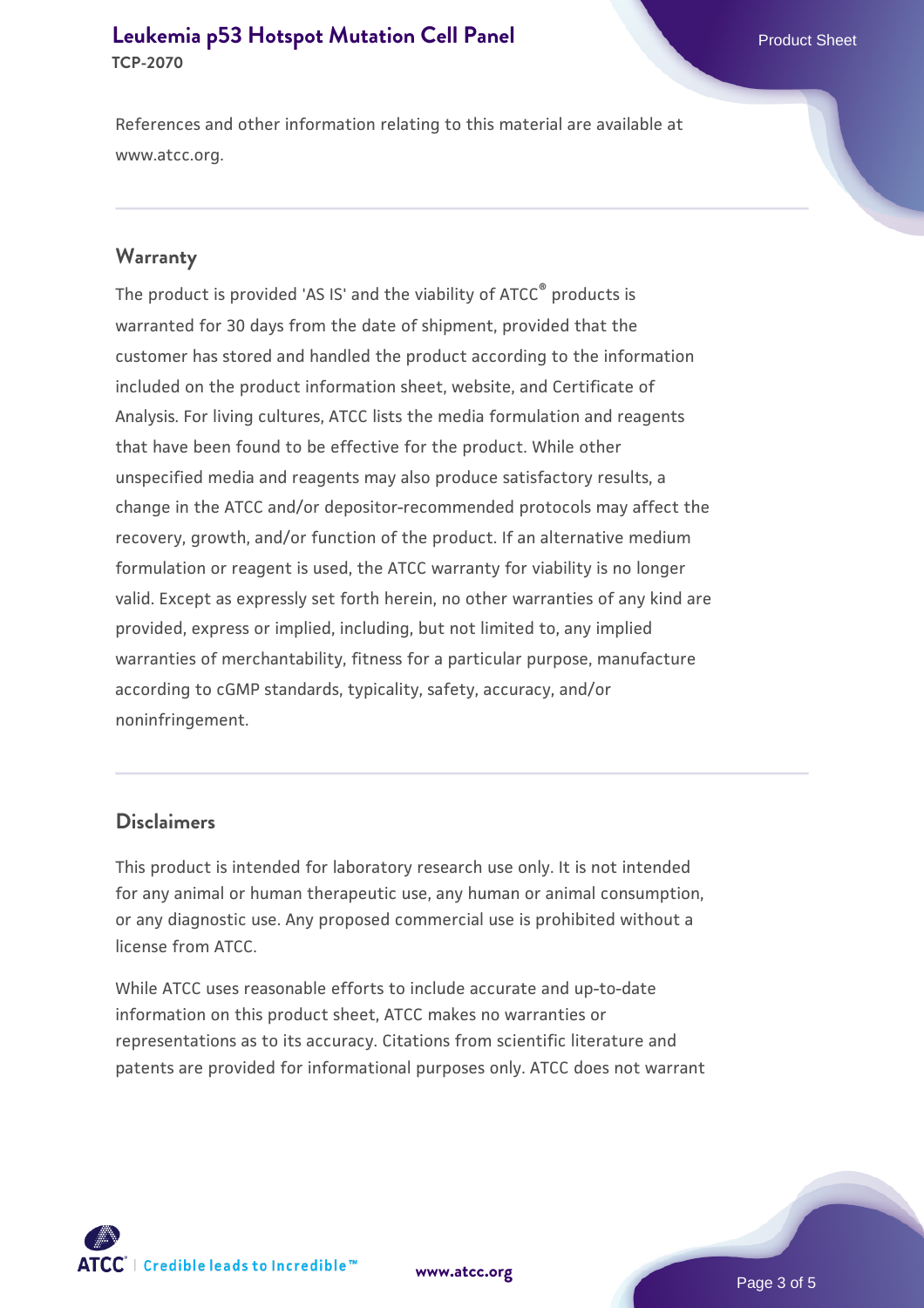that such information has been confirmed to be accurate or complete and the customer bears the sole responsibility of confirming the accuracy and completeness of any such information.

This product is sent on the condition that the customer is responsible for and assumes all risk and responsibility in connection with the receipt, handling, storage, disposal, and use of the ATCC product including without limitation taking all appropriate safety and handling precautions to minimize health or environmental risk. As a condition of receiving the material, the customer agrees that any activity undertaken with the ATCC product and any progeny or modifications will be conducted in compliance with all applicable laws, regulations, and guidelines. This product is provided 'AS IS' with no representations or warranties whatsoever except as expressly set forth herein and in no event shall ATCC, its parents, subsidiaries, directors, officers, agents, employees, assigns, successors, and affiliates be liable for indirect, special, incidental, or consequential damages of any kind in connection with or arising out of the customer's use of the product. While reasonable effort is made to ensure authenticity and reliability of materials on deposit, ATCC is not liable for damages arising from the misidentification or misrepresentation of such materials.

Please see the material transfer agreement (MTA) for further details regarding the use of this product. The MTA is available at www.atcc.org.

# **Copyright and Trademark Information**

© ATCC 2021. All rights reserved. ATCC is a registered trademark of the American Type Culture Collection.

#### **Revision**

This information on this document was last updated on 2021-05-20

#### **Contact Information**



**[www.atcc.org](http://www.atcc.org)**